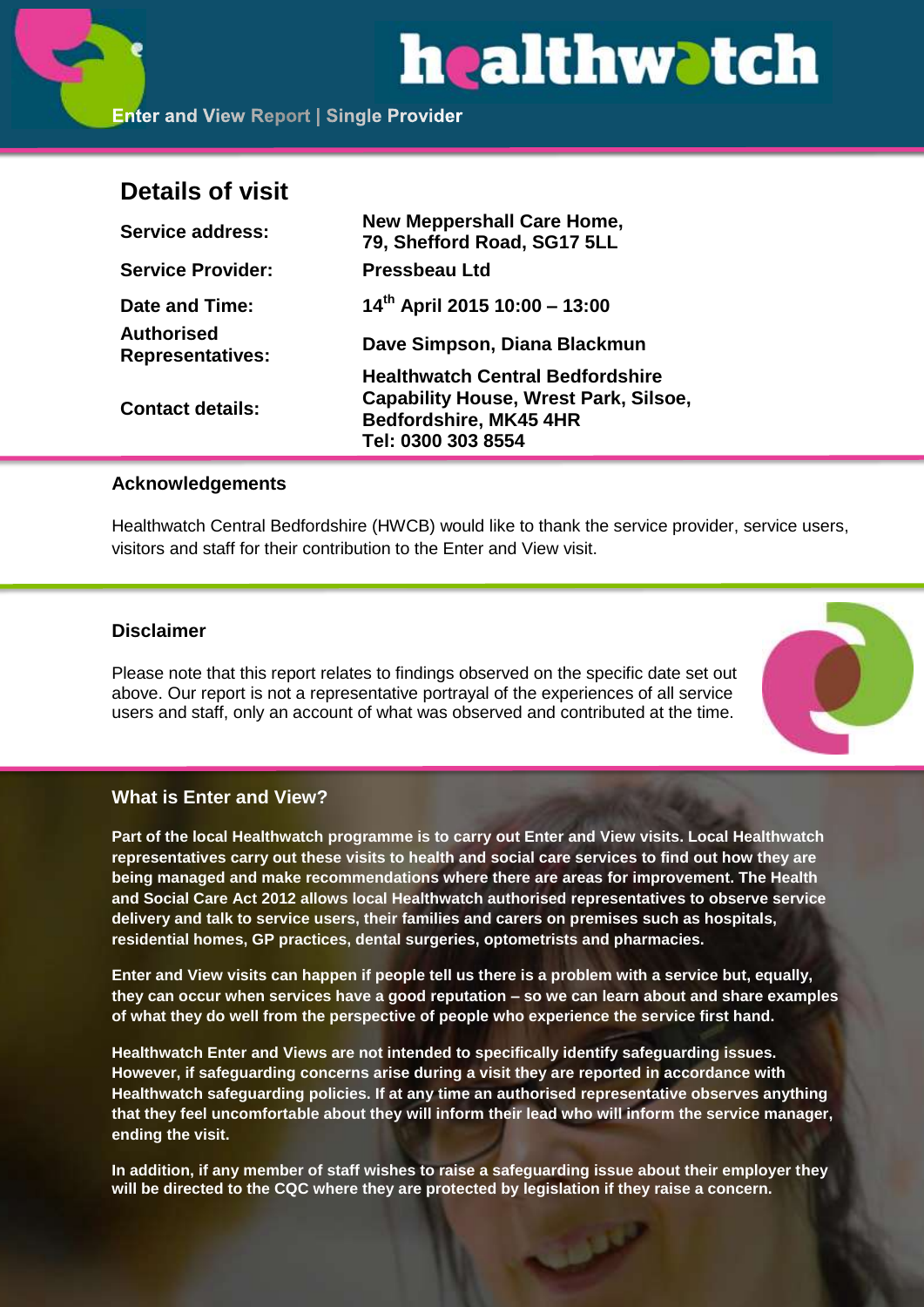# **Purpose of the visit**

- To engage with service users of care homes and understand how dignity is being respected in a care home environment;
- Identify examples of good working practice;
- Observe residents and relatives engaging with the staff and their surroundings;
- Consult with residents, relatives and staff about their experiences of the environment within the home and how care is delivered.

# **Strategic drivers**

- Care Quality Commission dignity and wellbeing strategy
- Care homes are a Local Healthwatch priority

# **Methodology**

#### **This was an announced Enter and View Visit.**

On arrival, representatives were met by the Manager, who gave a verbal introduction regarding the home, its history, the number of beds and residents, staff etc.

Authorised representatives also approached residents at the care home to informally ask them about their experience of the home. Family members and members of staff were also spoken to.

The authorised representatives explained to everyone spoken to why they were there and took notes.

After speaking with the residents, relatives and staff, HWCB leaflets were given to the Manager to be displayed in the home to enable residents, family members, friends and staff to contact HWCB at any time.



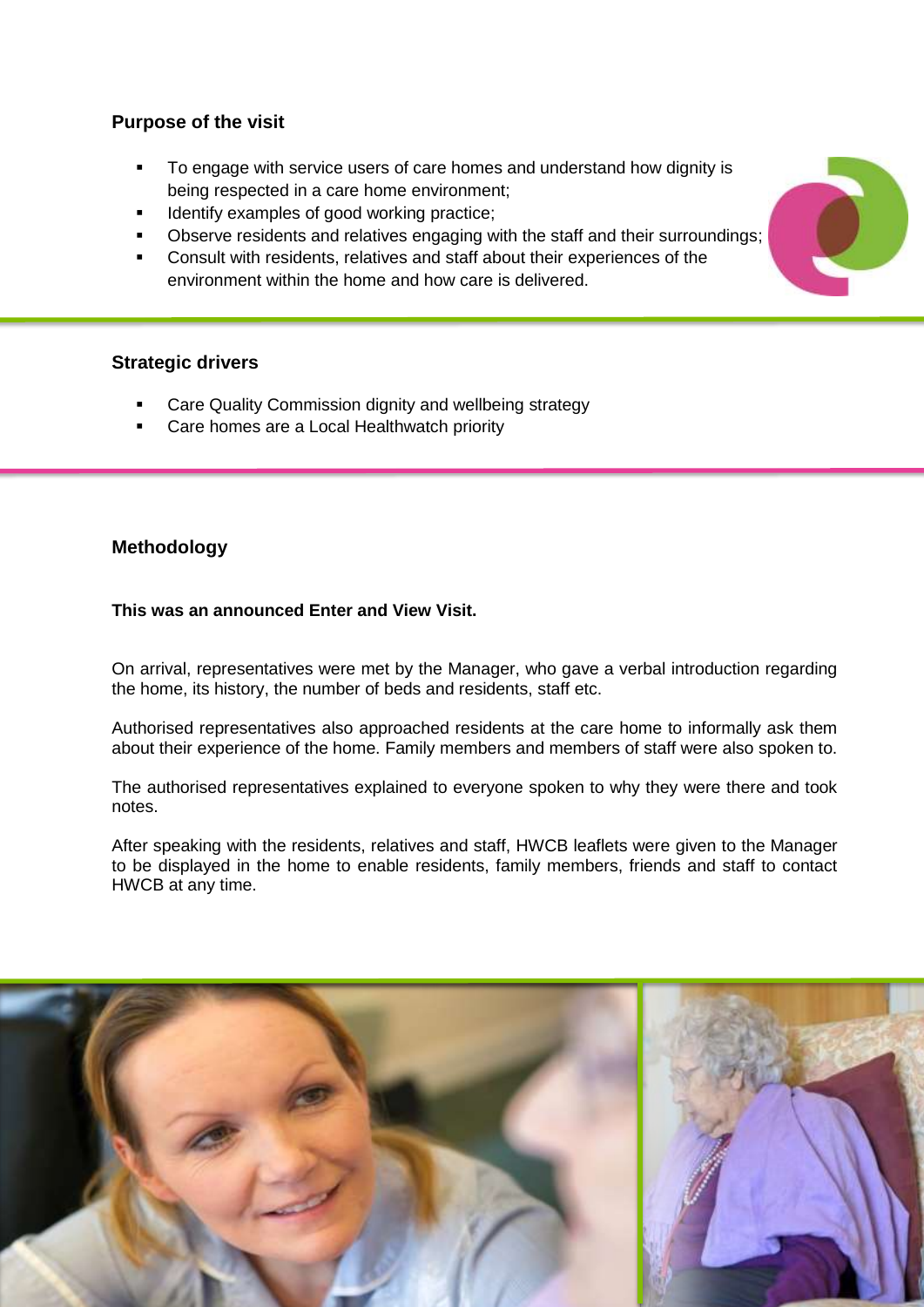# **Summary of findings**

At the time of the visit, the evidence is that the home was operating to a good standard of care with regard to cleanliness, dignity and respect.

- $\triangleright$  On entry, the representatives were pleased to see the Healthwatch Central Bedfordshire posters displayed within the home.
- $\triangleright$  Residents looked tidy, clean and well cared for, representatives saw no evidence of dignity not being respected.
- $\triangleright$  Residents spoken to were generally happy with the meals; the menu appeared to be balanced and nutritious and mealtimes were suitable for the residents.
- $\triangleright$  Representatives observed residents being taken into the dining room and witnessed lunch being served. Residents could also choose where to take their meals.
- $\triangleright$  The residents spoken to were given the option of taking part in organised activities along with their relatives.

The Manager advised representatives that the current capacity of the home is as follows:

- $\geq$  28 beds, with six currently unoccupied.
- $\triangleright$  All rooms are single occupancy with 14 rooms en-suite.
- $\triangleright$  Beds are available for respite care.
- $\triangleright$  There are no rehabilitation beds.
- $\triangleright$  A total of 28 members of staff are employed, including four full-time nurses (the Manager and Deputy are also qualified nurses), two bank nurses, one adaptation nurse (male), 13 carers, one Activities Coordinator, four kitchen staff, one administrator, one housekeeper and two domestics, one laundry lady and 'one and a half' maintenance men.
- $\triangleright$  The staff/resident ratio is 1:3 during the day and 1:9 at night.
- $\triangleright$  Staff on duty are:
	- $\circ$  a.m. 1-2 nurses + 5 carers
	- $\circ$  p.m. 1 nurse + 4 carers
	- $\circ$  night 1 nurse + 2 carers
- $\triangleright$  Care categories of residents include those needing personal nursing care, those with dementia, MS and Parkinson's etc and the frail elderly.
- $\triangleright$  Residents' ages range from 59 to 101.
- $\triangleright$  Funding for current residents care is as follows:
	- o 12 private
	- o 7 Local authority
	- $O<sub>2</sub>$  CHC
	- o 1 commissioned



# **Results of Visit**

#### **Environment**

Meppershall Care Home, following a Care Quality Commission (CQC) report, was initially closed to new admissions on 1st July 2013 because of the CQC's concerns over care standards. The commission said the home's standards fell well below what residents deserved and the law required and urgent action was needed. The home was subsequently closed down by CQC on  $19<sup>th</sup>$  July 2013.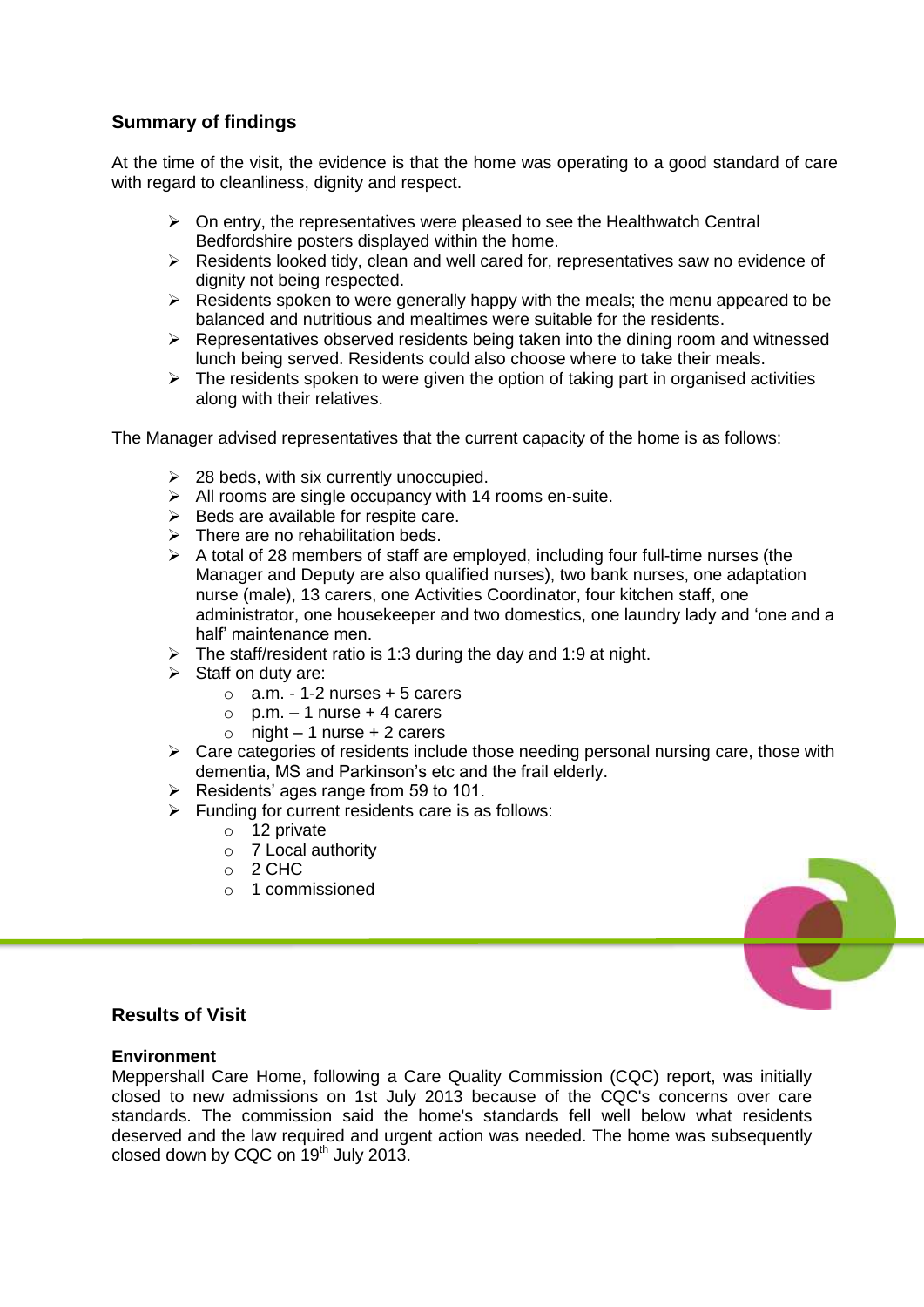The home reopened in December 2014, under new ownership, and currently operates within the newly refurbished and reopened ground floor of the 20 year old premises.

The upper floor and the former Day Centre are undergoing refurbishment. HWCB representatives were advised that plans for the upper floor includes two Dementia Nursing units; one containing 14 beds and the other 16 beds. Additional plans include converting the Day Centre into a Palliative Care Unit.

The home is set in pleasant grounds, however Healthwatch Central Bedfordshire representatives were initially unsure of which entrance was the Home's main entrance as this was not clearly identifiable. On entry, representatives found the environment to be clean, warm, light and airy. The atmosphere was 'neutral' in that there were no apparent smells, good or bad.

The occupied area of the home has currently been open for four months and is in a very good, clean state of repair, with wide corridors to facilitate free, uncluttered movement for residents on foot, with Zimmer-frames or in wheelchairs.

Two main corridors stretch out from the reception area and each accommodates a 'breakout' area halfway along; one is a very fashionable (French style) café area and the other a sophisticated bar area. Both of these are suitably decorated and creatively designed to enhance the ambience and environment of the home.

#### **Promotion of Privacy, Dignity and Respect**

All residents seen at the time of the visit appeared to be well dressed and cared for. Each resident's name is displayed on the door to their room.

HWCB representatives were advised that all bed linen is changed regularly or as necessary. Each resident's individual Care Plan is kept in the office, available for residents and/or their family to view on request. The company has recently purchased an electronic system for storing residents Care Plans which will soon be implemented.

DNR notices are kept at the front of the Care Plans which also contain a photograph of the resident, the same as the medication chart.

Representatives were advised that the home facilitates the following visiting services:

- $\triangleright$  Hairdresser according to resident's needs (on call), but also on a weekly basis, usually on a Thursday.
- $\triangleright$  Chiropodist six weekly or as required.
- $\triangleright$  Dentist residents are taken to the Dentist in Shefford as and when needed.
- $\triangleright$  Optician Clinic held in February, next clinic booked for April then six monthly.

One relative commented that '*it is lovely to see (*relative*) treated with dignity; they call her by her first name and ask her where she would prefer to sit – things like that are important'*

#### **Promotion of Independence**

Residents are encouraged to bring their personal possessions, photographs, pictures, ornaments and small pieces of furniture, including televisions, to create familiar surroundings.

All residents are offered the opportunity to be involved in social activities organised at the home. Residents spoken to mentioned being taken for walks around the grounds in suitable weather.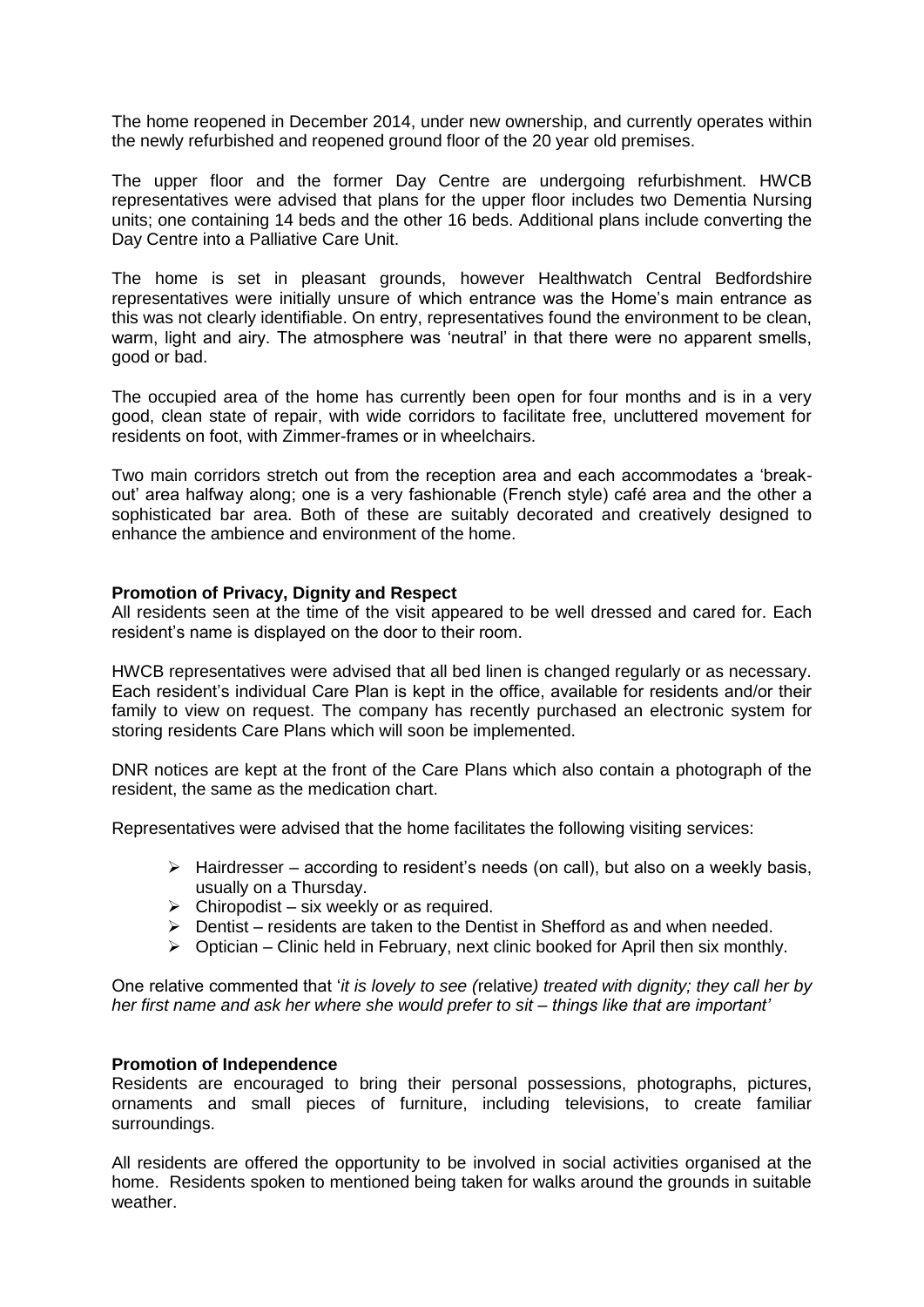#### **Interaction between Residents and Staff**

HWCB representatives spoke with residents in the communal areas. The residents spoken to stated they were comfortable in the home and quite happy. The residents appeared to be pleased with the care received.

Representatives observed staff members engaging with residents and calling them by their first names and escorting residents into the dining room for lunch where representatives saw lunch being served and staff asking residents for their choices of drinks.

Staff were also observed engaging with residents in the large communal lounge, playing music, chatting and serving mid-morning drinks.

#### **Residents**

Residents are pre-assessed by the Manager or Deputy, within their own home or in hospital, to ensure that New Meppershall Care Home can adequately meet their needs.

The residents spoken to expressed feelings of complete confidence and trust in the staff, with the majority adding that they *'felt safe and secure at the home'*.

Representatives were advised that residents are all registered with Shefford Health Centre and that a GP from the Centre visits every Tuesday at 10:00 but will also attend at other times if called. The management at the home reports that a very good service is received. There is also regular contact with District Nurses and a Dietician.

Residents' medication is issued by trained nurses at all times who remain with residents while medication is taken, although this was not witnessed by representatives.

#### **Food**

The menu is managed on a four week rolling cycle and will be seasonal. It appears to be comprehensive, with fortified and specialist diets, (religious, medical, diabetic etc.) catered for. There are two main choices at mealtimes, however alternatives can be provided if these do not suit a resident.

All food is prepared and cooked on site in the well-equipped kitchen and the home is working towards Food First Certification.

Representatives witnessed residents and relatives being offered refreshments during the visit and were informed that snacks and refreshments are available at almost any time in the café. The residents appeared content with the care they received at mealtimes and are able to choose where to take their meals.

The residents that representatives spoke to all thought the standard and variety of food served was very good.

#### **Recreational activities/Social Inclusion/Pastoral needs**

An Activities Co-ordinator organises events to involve residents and their relatives as much as possible during the week. The home is looking to recruit another coordinator to help at weekends. Trips outside of the Home, to local attractions, will be organised for which the Home will use a local coach company.

Residents were observed using the large TV Lounge, reading newspapers and listening to music. The lounge accommodates a large well stocked bookcase which also houses board games and jigsaw puzzles.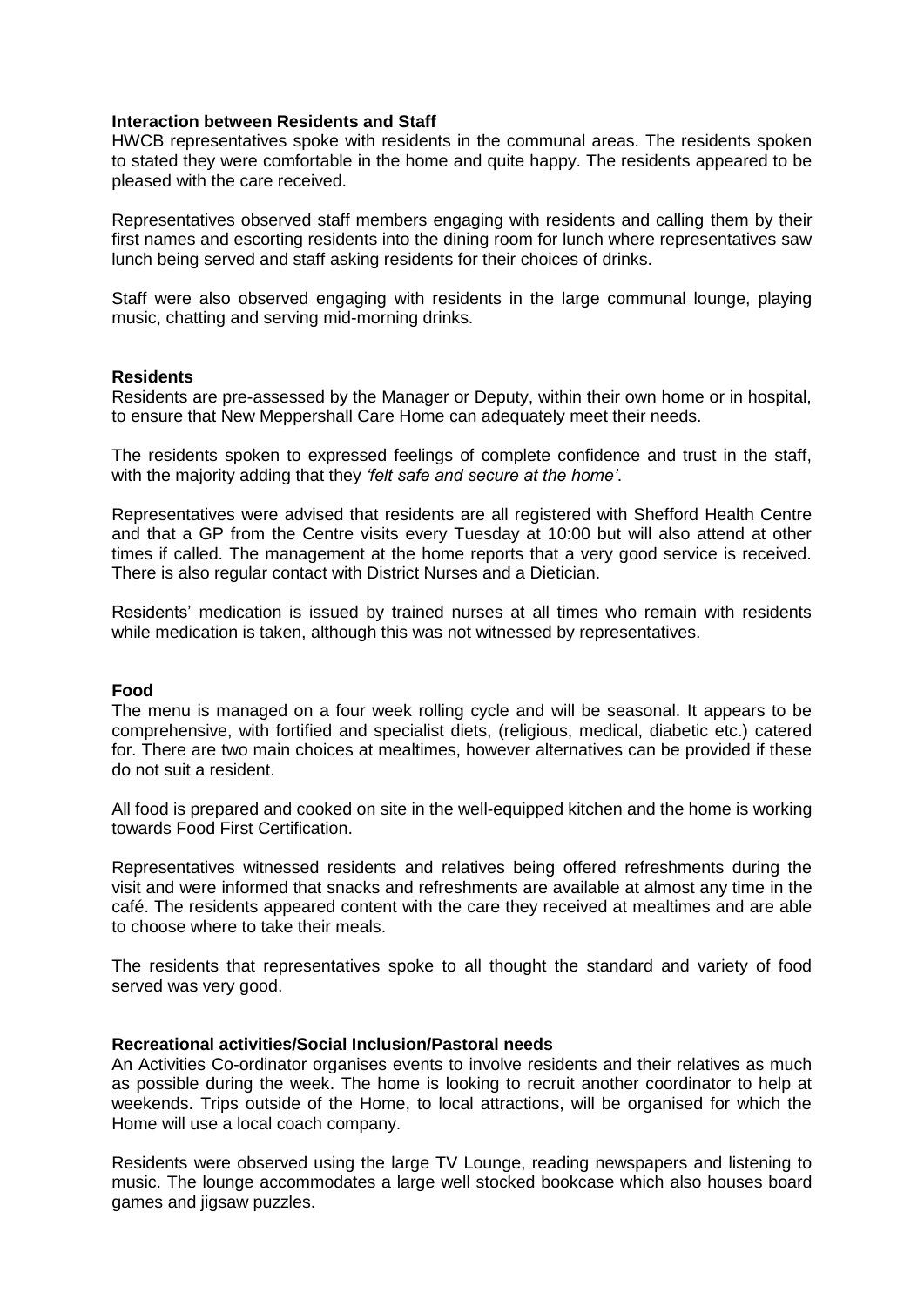Representatives were advised by both staff and residents that activities include quizzes, Bingo, dominoes and musical sessions. There are visits to the Home by the 'Good Neighbours of Meppershall' (GNOMES) who arrange coffee mornings each month and volunteer at the home.

The communal lounge is used for the majority of activities. There was no evidence of residents being forced to take part in activities; it is optional for all residents.

Visits to the home by local schools and their choirs are encouraged and spiritual needs are met by a monthly multi-denominational service at the home. Residents are able to visit the local Methodist church for Communion should they wish and the Manager is likely to ask the 'Gnomes' for help with transport, as the church is at the opposite end of the village, and the village does not appear to operate a local taxi service.

#### **Involvement in Key Decisions**

Representatives were advised that meetings with residents only are currently held every month. Meetings with both residents and relatives are planned to be held every quarter. The main purpose is to give both residents and their relatives the opportunity to raise any issues and/or concerns.

Management has used, and will continue to use, these meetings to help decide what information should be included in the 'Residents Information Pack'. This is currently being designed as the Manager is keen for residents and relatives to have input into the process which needs to be 'fit for purpose'. The residents meetings are open to all, including staff (Activities Coordinator, Housekeeper and Chef) to give residents the opportunity to comment on services provided within the Home. e.g., activities, the menu etc.

#### **Concerns/Complaints Procedure**

The Manager informed representatives that complaints would be dealt with by a letter of acknowledgement and an investigation. The Manager explained that as Meppershall has only recently opened, with a new system and new residents, there are inevitably hiccups and problems however management's policy is to *'meet them head on, resolve and learn from them'.* The management's ethos is that *'unless you get feedback you can't improve'*. Relatives spoken to during the visit also commented *'I always check on the notes left in her room and I would also report my concerns if I saw anything untoward'*. This relative added that she also attends the relatives meetings.

#### **Staff**

All the staff seen and spoken to during the visit were friendly and helpful to the representatives and to the residents they were observed interacting with. All the staff, observed speaking to residents, clearly knew them well, using their first names. The staff appeared to be well trained and representatives were confident the residents were well cared for.

Staff training is delivered in the following disciplines:

- $\triangleright$  Health and Safety
- $\triangleright$  Fire Warden
- $\triangleright$  Moving and handling
- > Infection Control
- $\triangleright$  Safeguarding (SOVA)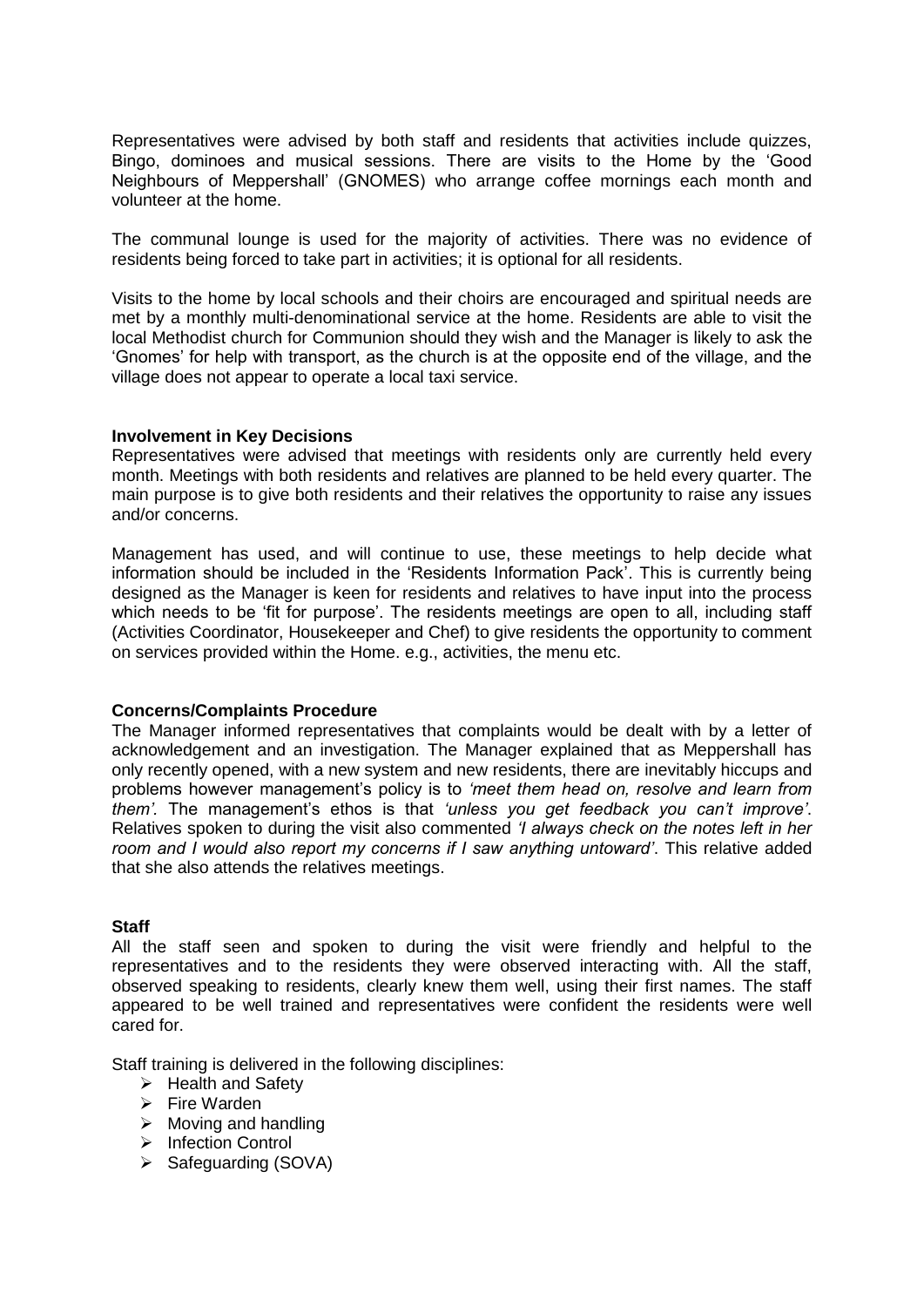The training is delivered internally by e-learning, with some delivered externally including Wound Care and Pressure Care delivered by the CCG.

The home has Trained Champions in Mental Health (one nurse is a specialist MH nurse), Infection Control, DOLs and mental capacity.

There are two members of staff whose first language is not English however the Manager only expressed slight concerns over the communication skills of one staff member which she is monitoring. One relative commented that *'all staff clearly understand English and speak it very well'.*

#### **Visitors and Relatives**

Representatives observed family members visiting residents in the home. The family member, representatives spoke with, were most appreciative of the care, respect and dignity afforded to their relative.

There are no restrictions on visiting, other than family members are asked to avoid mealtimes, unless they plan to dine with their relatives, which is welcomed.

The Healthwatch Central Bedfordshire notice was displayed in the care home advising relatives of the visit; however Healthwatch Central Bedfordshire was not contacted directly by any relative prior to or since the visit to the home.

#### **Additional Findings**

The management of the home is attentive to any suggestions for improvement and informed representatives of the future plans and ideas for the home; the target capacity of which will be 80 beds.

Healthwatch Central Bedfordshire's representatives were impressed by the passion and determination shown by the Manager to ensure staff provide an excellent quality of care, for present and future residents, and that the home is a friendly and enjoyable environment for all.

HWCB representatives would welcome the opportunity to revisit the home on the first anniversary of it's reopening in December 2015 to review the quality of care and environment one year on.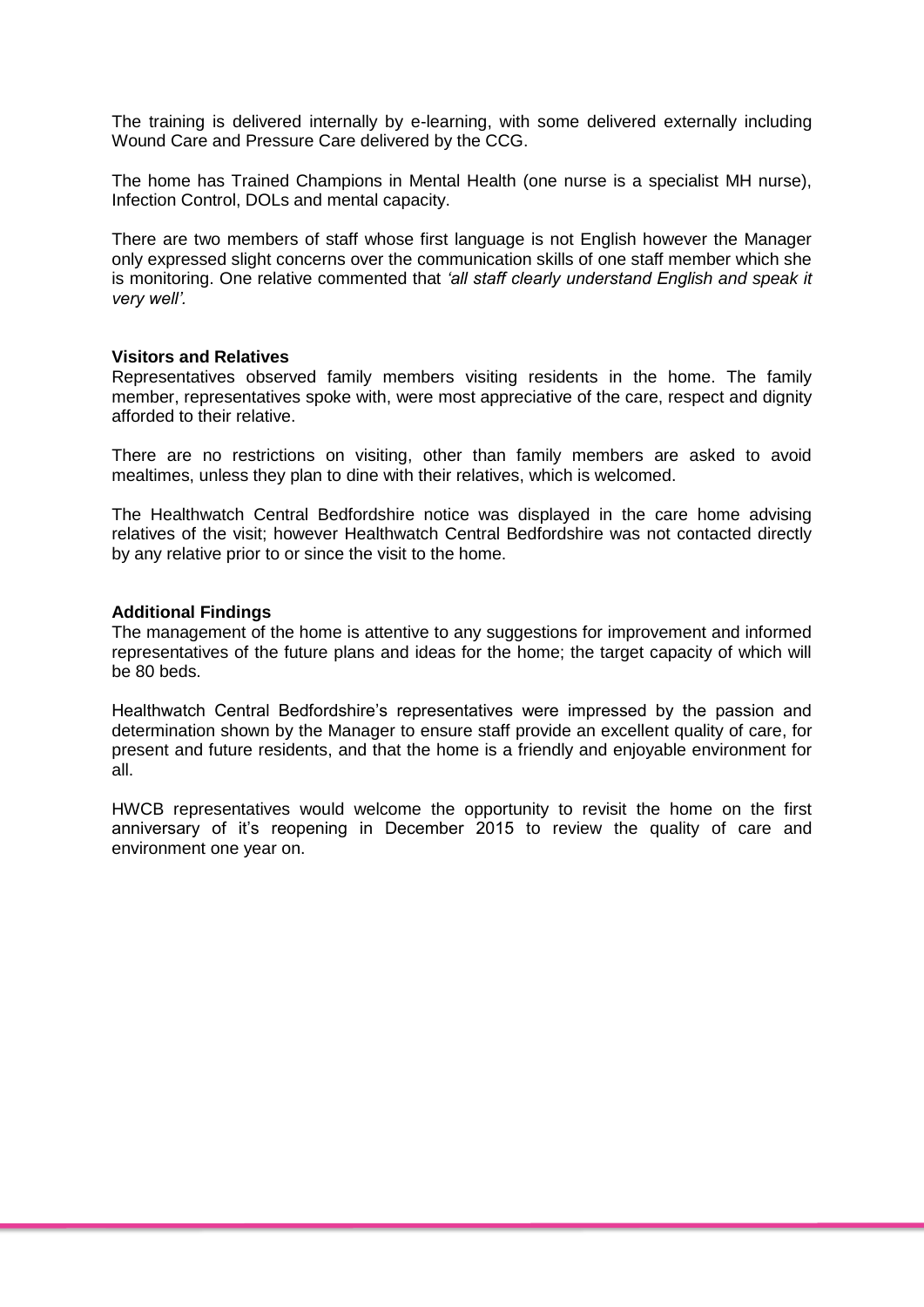# **Recommendations**

This report highlights the good practice that was observed and reflects the resident's and relative's satisfaction with the care and support provided.

- $\triangleright$  In light of their experience on arrival at the Care Home, HWCB would recommend that a clearer, more visible sign is installed at/over the main entrance doorway.
- $\triangleright$  It is HWCB's recommendation that the same degree of thought and consideration, given to the renovation of the ground floor, now be applied to the upper floor and to the previous Day Centre, in accordance with plans outlined to HWCB representatives by the Manager.
- $\triangleright$  HWCB further recommends that all new staff engaged at the home continue to undergo rigorous training in the levels of care and compassion expected of them.
- $\triangleright$  Following comments from a relative at the home, during the visit, HWCB recommends that blinds/curtains are replaced in the main lounge as soon as possible, (it is understood these are on order).
- $\triangleright$  HWCB would also recommend that larger picture/photo books are added to the main library or placed around the home for residents to look at, possibly with photos from the 50's or 60's for example, as an addition to the current 'text heavy' books on display which may not appeal to all residents, particularly the sight impaired.
- $\triangleright$  Healthwatch Central Bedfordshire recommends that this report is shared with the residents of New Meppershall Care Home and their family members, to advise that if they should wish to contribute any additional comments about the report, to contact Healthwatch Central Bedfordshire direct on 0300 303 8554.